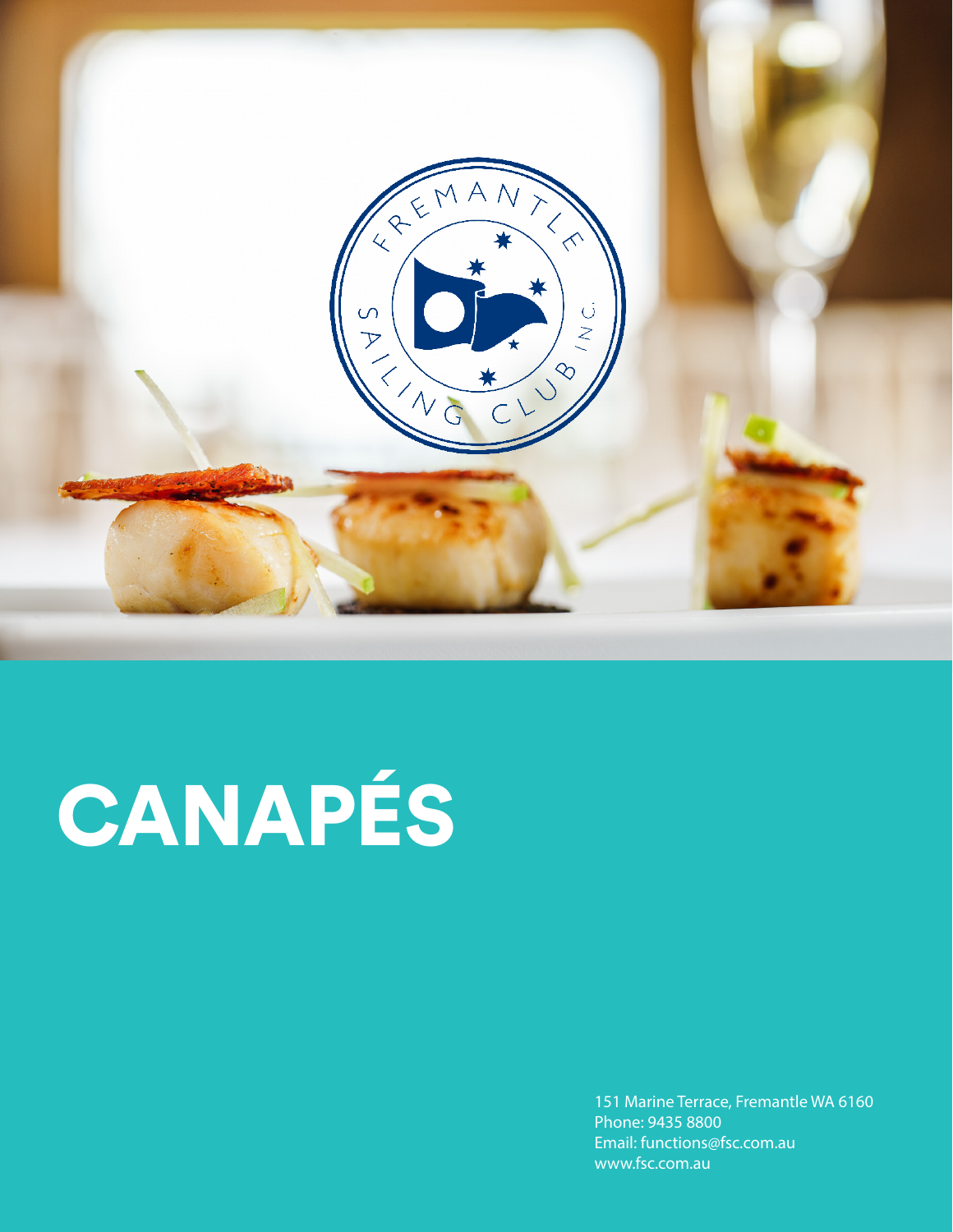### PACKAGES

Minimum numbers required for canape catering is 40 guests. Canape service typically runs for 1-2 hours. Prices are fully inclusive of service staff for this duration. Each package allows for 1.5 of each type of canape selected per person.

Selection of 4 hot or cold canapes @ \$30pp

Selection of 6 hot or cold canapes @ \$45pp

Selection of 8 hot or cold canapes @ \$65pp

Selection of 10 hot or cold canapes @ \$80pp

ADD SUBSTANTIAL CANAPES FOR + \$8pp EACH

## COLD

Seared tuna with soy and wasabi dressing on a canape spoon (gf)

Smoked chicken and mango salsa tartlette with creme fraiche

Honeyed squash and feta tart (v)

Compressed, salted watermelon with mint and flaked almonds ( vg, gf)

Olive tapenade crostini (vg)

Goat curd, asparagus and spinach frittata with tomato relish (v, gf)

Chicken liver parfait with fig marmalade on crostini

Stilton and poached pear waffle basket with candied pecans (v)

Oysters in the spoon, red wine vinegar and diced shallot (gf)

Baba ganoush pomegranate and tahini puree bruschetta (vg)

Parmesan shortbread topped with herbed cream cheese and sun-dried tomato (v)

Seared peppered beef on crostini with creamed horseradish and rocket



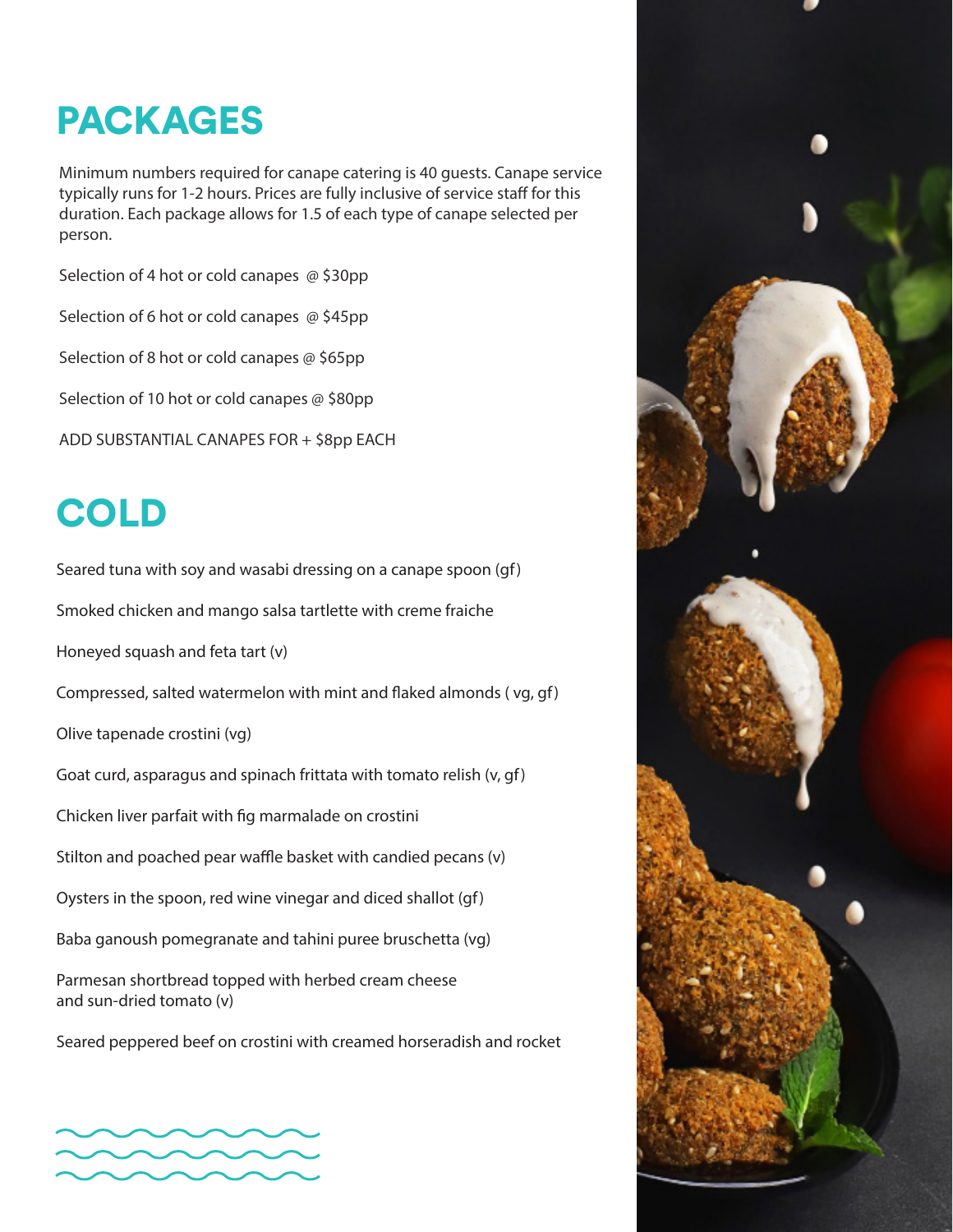

## HOT

King prawn tempura with spicy ginger mayo Lamb kofta with tzatziki (gf) Indonesian chicken skewers with spicy peanut sauce (gf) Crostini of roasted pumpkin, gorgonzola and sage butter (v) Herb crusted lamb loin, truffle rosti and beetroot relish Slow cooked lamb shoulder pie topped with smoked garlic mash Prawn gyoza, sweet soy and chilli sauce Teriyaki salmon skewers (gf) Goat cheese and baked beetroot spoons (v, gf) Braised beef croquettes with horseradish creme Tortilla cups with Mexican spiced chicken, guacamole and sour cream Oysters Rockefeller or Kilpatrick Panko crumbed oysters with wasabi aioli Wild mushroom and mozzarella arancini (v) Pumpkin and thyme arancini (v) Semi dried tomato and rosemary arancini (v)

### SUBSTANTIAL

Tandoori chicken bao with mint yogurt dressing Mini slider - rare roast beef tenderloin burger with chilli jam & feta Fish taco with corn salsa and smoked garlic aioli (gf) BBQ harissa prawn slider with charred corn and avocado salsa Beef Massaman curry with steamed rice (gf) Fried gnocchi with blue cheese, spinach and pine nuts (v) Braised lamb shoulder on herb mash with wilted spinach Prawn gyoza with nam jim dipping sauce